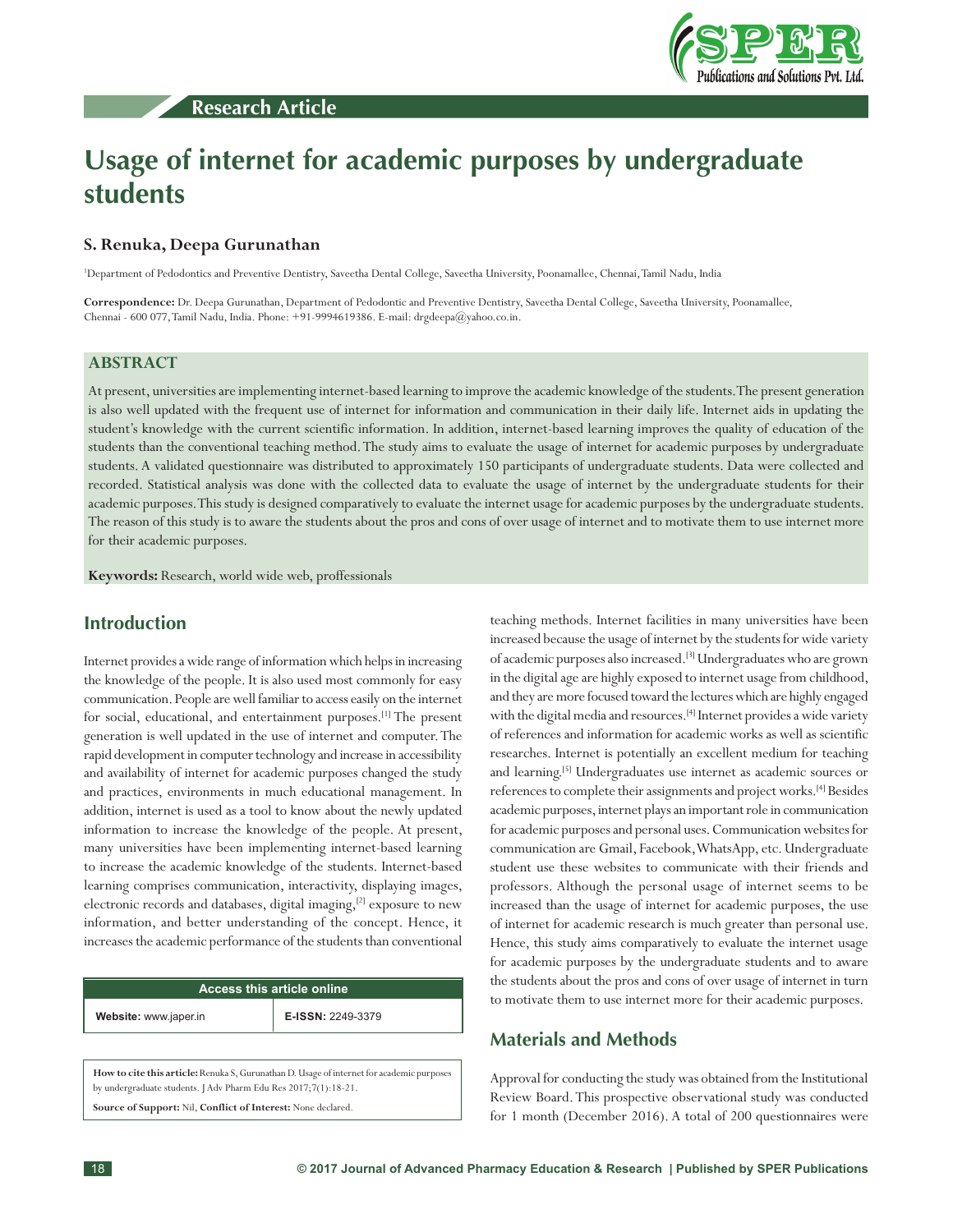distributed to the undergraduate students and the response was by 150 students. The questionnaire included queries regarding knowledge of usage of computer and internet (Table 1-5).

| Table 1: Questionnaire items on computer access              |            |  |
|--------------------------------------------------------------|------------|--|
| Questions                                                    | Percentage |  |
| 1. Do you have access to a computer?                         |            |  |
| Yes                                                          | 98.7       |  |
| No                                                           | 1.3        |  |
| 2. If yes, at which place you will access the computer more? |            |  |
| At university                                                | 32.2       |  |
| At home                                                      | 67.2       |  |
| Other place (Internet cafe)                                  | 0.6        |  |

**Table 2: Questionnaire items on computer skills and training Questions Percentage**

| Vucstions                                                       | rereduag |
|-----------------------------------------------------------------|----------|
| 4. How long ago did you first start using a computer regularly? |          |
| Not using regularly                                             | 16.7     |
| 1-6 months ago                                                  | 22.7     |
| 7-12 months ago                                                 | 6.7      |
| 13-24 months ago                                                | 6.7      |
| 25-36 months ago                                                | 4.0      |
| 37 or more months ago                                           | 43.3     |
| 5. How would you grade your general IT skills (Windows,         |          |
| Microsoft Office, and Internet)?                                |          |
| Unable/beginner                                                 | 48.7     |
| Competent in some basic skills                                  | 31.3     |
| Competent in most basic skills                                  | 20       |
| 6. How did you familiarize yourself with computers?             |          |
| Through a course in the university                              | 28.7     |
| Through personal study                                          | 65.6     |
| Experience through a special course                             | 5.7      |

| Table 3: Questionnaire items on computer activities               |            |  |
|-------------------------------------------------------------------|------------|--|
| Questions                                                         | Percentage |  |
| 7. What features of computers do you use more in the pursuit of   |            |  |
| your studies?                                                     |            |  |
| Word processing                                                   | 21         |  |
| Multimedia                                                        | 16.4       |  |
| Internet                                                          | 39.3       |  |
| Presentations                                                     | 14         |  |
| Medline                                                           | 4.2        |  |
| Data management                                                   | 4.0        |  |
| Other                                                             | 2.0        |  |
| 8. How would you rate your ability to use a word processor to     |            |  |
| produce a page of text?                                           |            |  |
| Unable/beginner                                                   | 42.7       |  |
| Competent in some basic skills                                    | 34         |  |
| Competent in most basic skills                                    | 23.3       |  |
| 9. How often do you utilize the computer for academic activities? |            |  |
| Every day                                                         | 50.7       |  |
| 2-3 days a week                                                   | 27.3       |  |
| Once a week                                                       | 12         |  |
| Once a month                                                      | 8.0        |  |
| Never                                                             | 2.0        |  |
| 10. How often do you utilize the computer for personal use?       |            |  |
| Every day                                                         | 52         |  |
| 2-3 days a week                                                   | 20.7       |  |
| Once a week                                                       | 15.3       |  |
| Once a month                                                      | 7.3        |  |
| Never                                                             | 4.7        |  |

## **Results**

The age of the participants ranges from 19 to 22 years. The participants include 76.7% of females and 33.3% of male. 98.7% students have good access toward computer and 98% toward internet. 67.2% of them use computer at home and only 32.2% in university; 39.5% use internet in their university and 57% use internet at their home (Figure 1) in which 43.3% students access computer more than 37 months and only 16.7% students do not use computer regularly. 31.3% students have some basic knowledge in general information technology (IT) skills and 34% can make a paragraph of text. 22% students feel that they were unable to access the general IT skills in computer and 16.7% unable to make a paragraph of text on their own. 56% students use internet more in the pursuit of their studies and 35% students use word processing more in their studies. 50.7% students use computer every day for their academic activities and 52% use for their personal use. 34.7% students have very good access and availability of the internet and 49.3% feel that internet is very easy to use. 49.3% students use email every day (Figure 2). 36% students feel that lecture notes on college website will be very useful. Even though all notes and

| Table 4: Questionnaire items on Internet access                                        |            |  |
|----------------------------------------------------------------------------------------|------------|--|
| Questions                                                                              | Percentage |  |
| 11. Do you have access to the Internet?                                                |            |  |
| Yes                                                                                    | 98         |  |
| No                                                                                     | 2.0        |  |
| 12. If yes, at which place you will access the internet more?                          |            |  |
| At university                                                                          | 39.5       |  |
| At home                                                                                | 57.1       |  |
| Other place (Internet cafe)                                                            | 3.4        |  |
| 13. How would you describe the access and availability of the                          |            |  |
| internet?                                                                              |            |  |
| Good                                                                                   | 35.4       |  |
| Very good                                                                              | 34.7       |  |
| Adequate                                                                               | 25.3       |  |
| Poor                                                                                   | 3.3        |  |
| Very poor                                                                              | 1.3        |  |
| 14. How easy do you find the Internet to use?                                          |            |  |
| Very easy                                                                              | 49.3       |  |
| Fairly easy                                                                            | 36.7       |  |
| Average                                                                                | 10.7       |  |
| Not very easy                                                                          | 1.3        |  |
| Not at all easy                                                                        | 2.0        |  |
| 15. Overall, how confident are you in the relevance of<br>information on the Internet? |            |  |
| Very confident                                                                         | 38.5       |  |
| Fairly confident                                                                       | 28.7       |  |
| Average                                                                                | 25.4       |  |
| Not very confident                                                                     | 7.4        |  |
| Not at all confident                                                                   | $\theta$   |  |
| 16. How often do you use email?                                                        |            |  |
| Every day                                                                              | 49.3       |  |
| 2-3 days a week                                                                        | 29.3       |  |
| Once a week                                                                            | 16.7       |  |
| Once a month                                                                           | 2.7        |  |
| Never                                                                                  | 2.0        |  |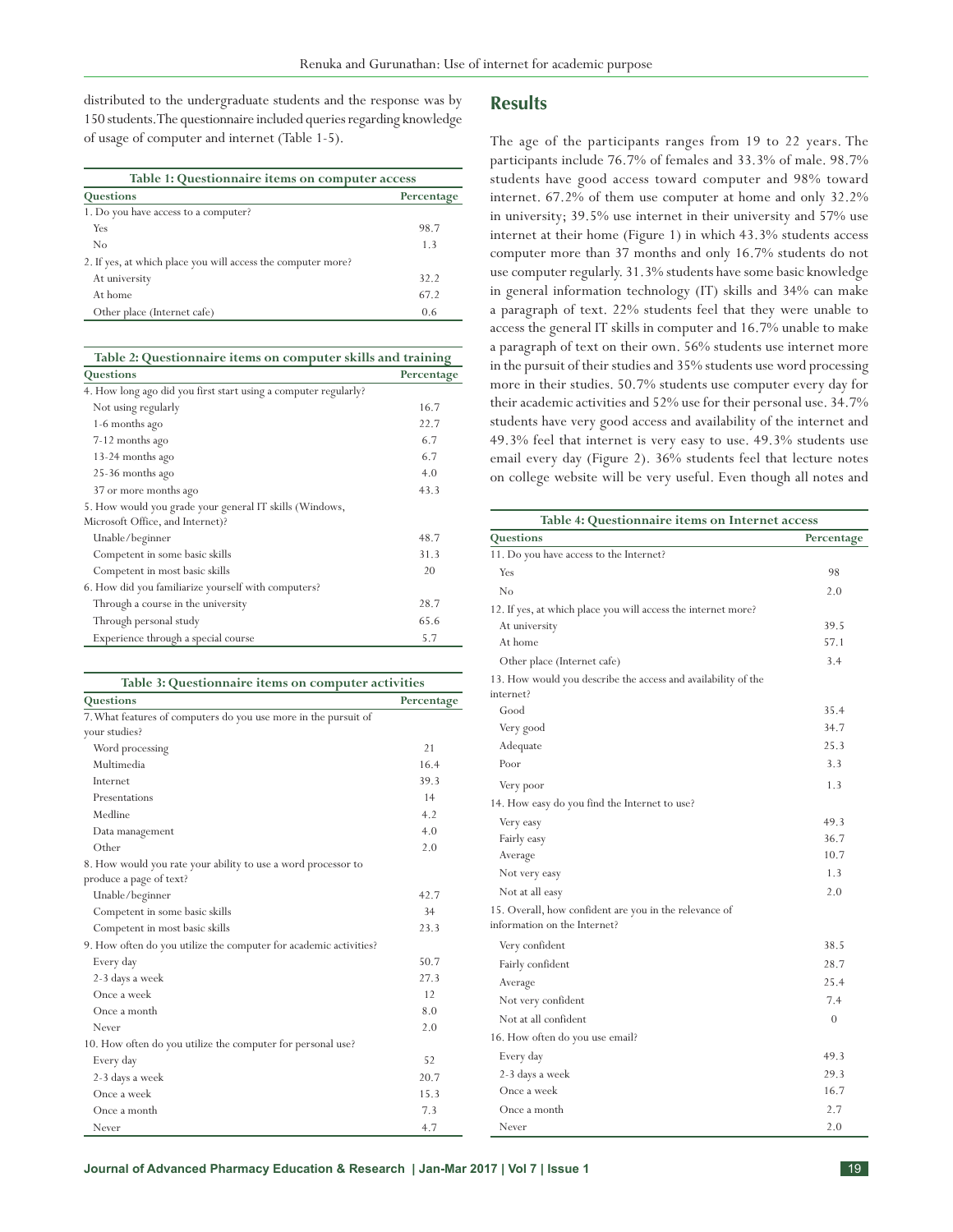| Table 5: Questionnaire items on activities involving the Internet |               |  |
|-------------------------------------------------------------------|---------------|--|
|                                                                   | and dentistry |  |

| anu uchusu<br>Questions                                         | Percentage |
|-----------------------------------------------------------------|------------|
| 17. How useful do you think lecture notes on the school website |            |
| would be?                                                       |            |
| Very useful                                                     | 36         |
| Fairly useful                                                   | 35.3       |
| Average                                                         | 20         |
| Not very useful                                                 | 4.0        |
| Not at all useful                                               | 4.7        |
| 18. Do you think this would stop you going to lecture?          |            |
| Yes                                                             | 44         |
| No                                                              | 56         |
| 19. How often do you use the Internet for dentistry?            |            |
| Every day                                                       | 55.3       |
| 2-3 days a week                                                 | 29.3       |
| Once a week                                                     | 12.7       |
| Once a month                                                    | 2.7        |
| Never                                                           | $\theta$   |
| 20. How often do you use the internet for pleasure?             |            |
| Every day                                                       | 55.3       |
| 2-3 days a week                                                 | 28         |
| Once a week                                                     | 14.7       |
| Once a month                                                    | 1.3        |
| Never                                                           | 0.7        |
| 21. Do any of the following stops you from using the internet?  |            |
| <b>Viruses</b>                                                  | 29.7       |
| Cost of use                                                     | 19         |
| Time if the line is busy                                        | 31         |
| Availability of computers                                       | 7.8        |
| Confidence in the accuracy of information                       | 5.6        |
| Confidence in the ability to use                                | 5.6        |
| Others                                                          | 1.3        |
| 22. Have you visited any sites of interest?                     |            |
| Yes                                                             |            |
| No                                                              |            |
| Open-ended questions:                                           |            |

23. List your favorite non-dental sites

24. List your favorite dental sites

25. What information related to dentistry would you like to be available on the internet?

26. Are there any other comments that you would like to make about the use of the Internet in dentistry?

information are available on internet, 56% feels that internet notes would never stop them going to lecture. 55.3% use internet every day for dentistry and for daily pleasure. 31% feels that shortage of time will stop them from using internet. 78% students visited websites in their own interest.

Open-minded questions include favorite dental and non-dental sites, what information related to dentistry should be available in internet, any comments on what should be updated in internet about dentistry. In this study, 25.3% students stated that YouTube is their favorite site, 37.3% students had no idea about dental site, 69.3% students do not want any information related to dentistry be available in internet, and 14% students commented that different techniques in dentistry should be updated in internet.



**Figure 1:**Depicts that accessibility and interest over computer and internet by the students



**Figure 2:** Depicts that utilization of computer and internet for academic purposes

# **Discussion**

Internet usage related to research has been increased due to computer technology advances and usage habits change accordingly. Students in higher education believe that they can use internet as an educational tool[1] so that they need to be aware of time spent in the browsing internet should be utilized profitably.[6] Many universities prefer online teaching to make their students more focused on managing their own learning and to work at their own time and pace.<sup>[2]</sup> Online teaching allows the use of sound, videos, and animations to communicate information.[7] A study by Rajab and Baqain states that 72% of the students had access to computers at home.<sup>[2]</sup> In this study,  $98.7\%$ students access computer, but only 67.2% students access computer at home. Some basic computer skills include introduction to computers, Windows, Microsoft Office, and the internet.<sup>[2]</sup> According to Rajab and Baqain, 29.5% rated themselves as beginners in IT skills and 71.5% as competent in some basic skills and 19.4% rated as beginners in word processing and 80.6% as competent in most basic skills, and according to Muniandy, only 30% students perceive very high level of internet usage skills.[8] By this study, 56.3% have competent skills, 21% familiar in word processing (Figure 3), and only 26.7% rated them as beginners. In a recent study by Dogruera *et al.*,<sup>[1]</sup> they stated that only 24% students felt good for using internet for academic activities but the percentage increased to 76%. According to Rajab and Baqain,